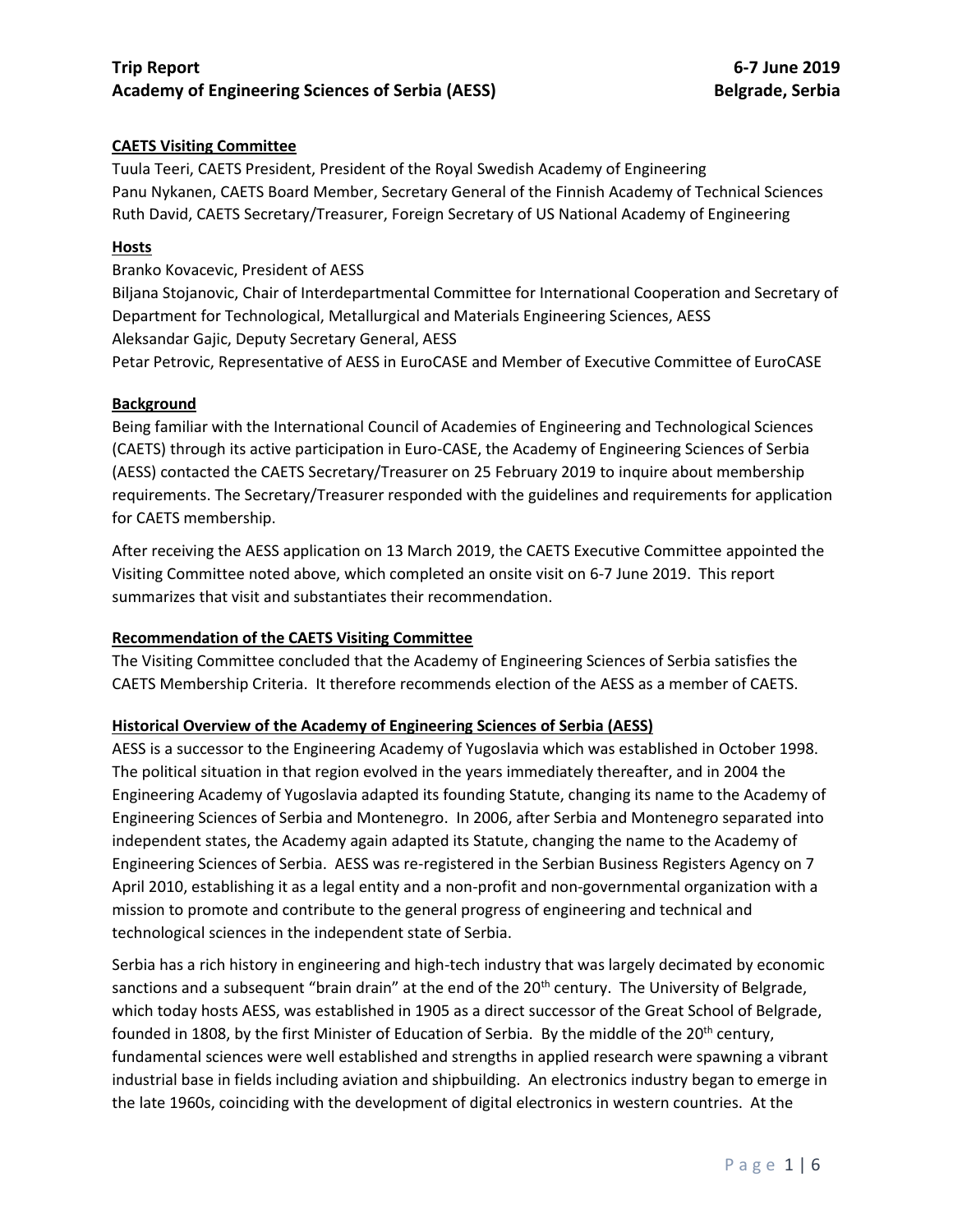University of Belgrade, the School of Electrical Engineering and the Institute Mihajlo Pupin, in cooperation with California University, developed the first mobile robot mechanism, known as the Belgrade hand, which is today displayed in the Museum of Robotics in Boston as one of the most important discoveries of the  $20<sup>th</sup>$  century in the area of computing technologies. According to a recently published monograph:<sup>1</sup>

*"The University of Belgrade, in cooperation with national higher education and scientific institutions, established affiliate research departments in regional centres and provided quality teaching personnel for successful work so that these departments, after some time, developed into independent higher education*  institutions. Hence, the University of Belgrade was a founder of all state universities in the republics of former *Yugoslavia, i.e. Macdeonia, Bosnia and Herzegovina, Montenego and Serbia. This net of higher education*  institutions exists in Serbia today and represents a good foundation for the process of reindustrialization of the *country."*

But the political upheaval took a toll; today Serbia has little high-tech industry and thus continues to lose technical talent to opportunities in other countries. This situation shapes the work of AESS, which prioritizes areas such as sustainable economic development; digitalization and industry; productivity technology and employment; ecology and protection of the human environment; smart cities and urban mobility; globalization of research; and engineering education.

## **Summary of Visit**

During the visit the Committee met with AESS senior leadership (hosts noted previously) as well as selected Fellows from the AESS. The discussions provided an overview of the organization and operations of the AESS.

Additionally, the Committee visited the Ministry of Education, Science and Technological Development of the Republic of Serbia and met with Victor Nedovic, State Secretary for International Cooperation. During that meeting Secretary Nedovic conveyed the welcome news that on 6 June (the prior day) a law had passed that for the first-time recognized Engineering Sciences in relation to governmental planning and policy, explicitly naming the Academy of Engineering Sciences of Serbia. Previously, the only Academy acknowledged in such documents was the National Academy of Sciences and Arts.

The Committee ended its visit at the Institute Mihajlova Pupin, hosted by Director General Sanja Vranes, Fellow of AESS and Faculty member at the University of Belgrade. The Pupin Institute, which focuses on Information and Communications Technology (ICT), was founded in 1946 and today is among the most successful of the Serbian research and development institutes, earning an estimated 90% of its revenue from technology transfer, of which approximately 30% derives from foreign exports. The Institute's staff once numbered 1400 but, in the aftermath of warfare and political upheaval, has approximately 400 on roll. (Approximately 300 former Pupin employees are working in Canada.) The Institute works collaboratively with AESS and is growing its in-house staff in alignment with market opportunities.

Discussions with AESS leadership and Fellows addressed each of the CAETS Membership Criteria; findings are summarized below.

## **Alignment with CAETS Membership Criteria**

 $\overline{\phantom{a}}$ 

In accordance with CAETS Bylaws, Section 3: **A member of CAETS shall:**

<sup>1</sup> Academy of Engineering Sciences of Serbia – 1998-2018. Copyright 2018, Academy of Engineering Sciences of Serbia. ISBN:978-86-7466-744-6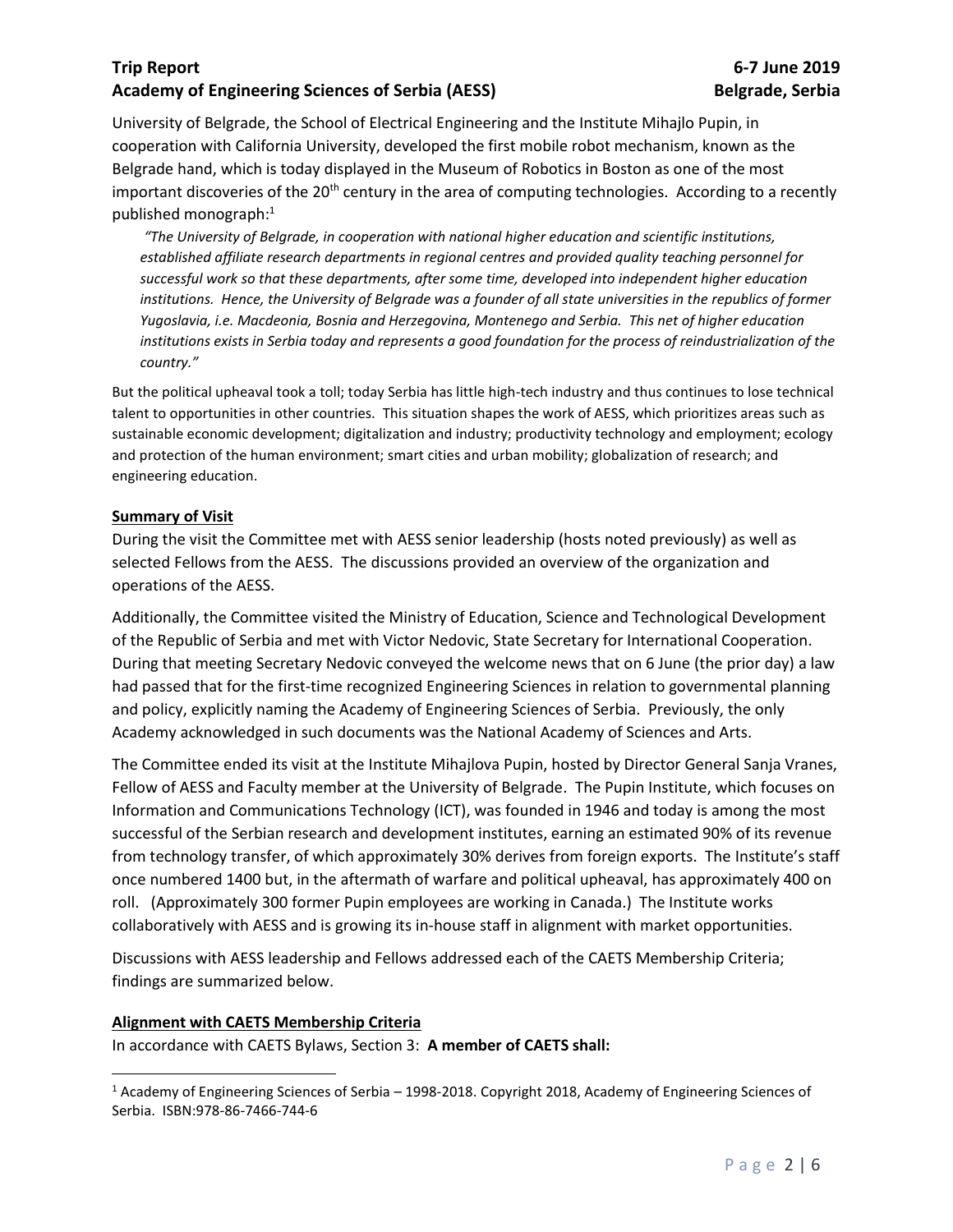# **a) Be representative of the engineering and technological community of that country**

According to the current Statute of the Academy of Engineering Sciences of Serbia (Article 2): *"The Academy of Engineering Sciences of Serbia is the highest engineering institution in the country of Serbia which implements, organizes, develops and stimulates scientific research in the field of engineering.*

*The goal of the Academy is to influence scientific, development and innovative research, as well as other forms of scientific and technical creative work and knowledge dissemination in all engineering disciplines, and to direct them."*

## **b) Subscribe to the non-political, non-governmental international character of the Council**

AESS is chartered under Serbian non-profit law (Law on Associations of Citizens) for Public Benefit. It is non-political and non-governmental and actively participates in international activities.

According the the current Statute of the Academy of Engineering Sciences of Serbia (Article 4), principle activities include:

- Taking part in the implementation and reviewing of scientific, development and innovative projects as the basis of the technological development of Serbia
- Giving incentives and proposals for preparation of the program of scientific and technological development of Serbia
- Analysis of scientific discoveries and recommendations regarding their implementation in Serbia
- Stimulation and nurturing of scientific and technical criticism
- Starting incentives, giving proposals and offering opinions to the creators of the social and economic development of Serbia with a goal to ensure successful implementation of both longterm and current goals of material development of Serbia, as well as for the improvement of the conditions for scientific and creative work of engineers
- Preparation of projects, studies, revisions and other project documentation
- Offering advice and expert reviews
- Publishing monographs, journals, textbooks, proceedings and other publications
- Organization of scientific forums, scientific and technical meetings in the field of engineering sciences
- Dissemination and popularization of scientific knowledge
- Assisting young engineers in acquiring their qualifications and in their professional development
- Supporting and organizing permanent education of engineers
- Monitoring the development of engineering as a whole and instigation of its implementation in science, practice and education in Serbia
- Scientific cooperation with scientific and technical organizations, institutions and persons in the country and abroad

Based on discussions with AESS leadership, the Committee concluded that the Academy's activities are well-aligned with the CAETS criteria.

**c) Have a peer elected membership with criteria for election based on significant personal contributions to engineering, technical sciences, or related activities** AESS currently has 120 Full Members, 69 Corresponding Members, 9 Honorary Members and 64

Foreign Members.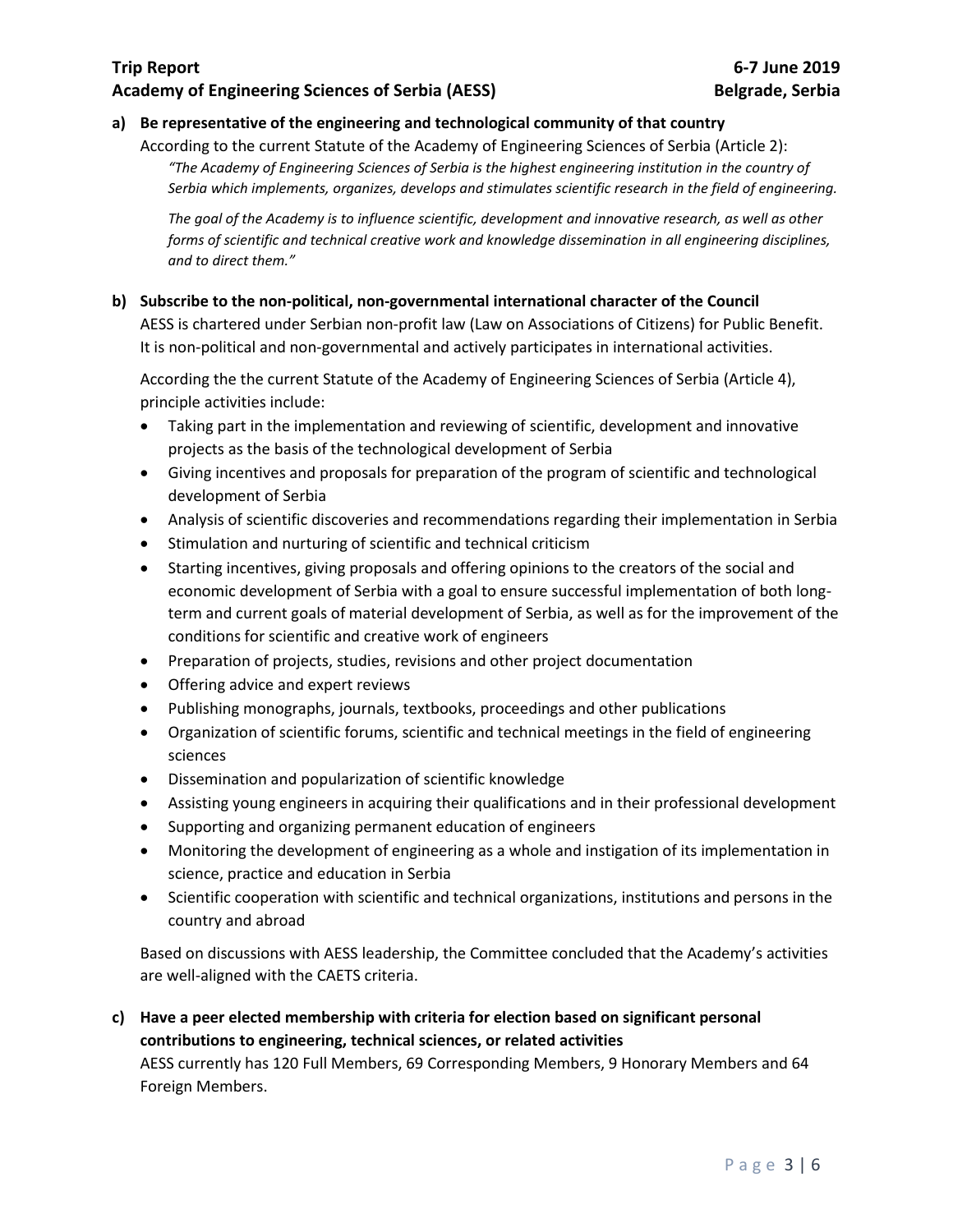- A Full Member is an eminent engineer scientist-creator, who has achieved substantial contribution to science and engineering, and who is highly recognized, both nationally and internationally. A candidate must be a Full Professor or a Principal Research Fellow (although in practice there are some exceptions if the individual is otherwise extremely well-qualified).
- A Corresponding Member is an eminent engineer and scientist-creator, a PhD title holder, who has achieved substantial contribution to science and engineering. A candidate must be a Full Professor or a Principal Research Fellow.
- A Foreign Member is an eminent engineer scientist in the fields of engineering, who holds any foreign nationality, who has established a well-developed cooperation with Serbian scientists, and whose achievements have substantially contributed to the development of science and its application in Serbia.
- An Honorary Member is an eminent scientist-creator in engineering or closely related fields, who has achieved substantial contribution to science and engineering; a member of the National Academy of Science or respectable foreign Academy of Science, a bearer of high national or international awards in the fields of engineering sciences. *Honorary Members are nominated and elected by the AESS Presidency.*

AESS membership is organized into six Departments:

- Biotechnical Engineering Sciences
- Civil Engineering Sciences
- Electrical Engineering Sciences
- Mechanical Engineering Sciences
- Mining and Geological Engineering Sciences
- Technological, Metallurgical and Materials Engineering Sciences

The right to nominate candidates for AESS membership is held by:

- Any Department of AESS
- Institutes, faculties, business organizations and professional engineering associations
- Three Full Members of the Academy

Calls for nominations are launched in three-year periods. The election process includes four phases.

- During the first phase, all possible candidates are identified. Subsequently, each candidate provides a short curriculum vitae including a list of published papers together with a letter of acceptance to participate in the call.
- The second phase occurs at the AESS Department level, during which preliminary voting occurs. The documentation of selected candidates is transferred to the AESS Presidency (President, Vice President, Secretary General, and Secretaries of the Departments). Upon selection, the candidate provides a more detailed CV and must choose and report his/her 5+5 top scientific and engineering achievements.
- During the third phase the Departments vote again, based on the more detailed information. Full Members vote for all candidates, while Corresponding Members vote only for Corresponding Member and Foreign Member candidates. A candidate is accepted if he/she gets the vote of more than 50% of active department members. The Department transfers the complete election documentation to the AESS presidency.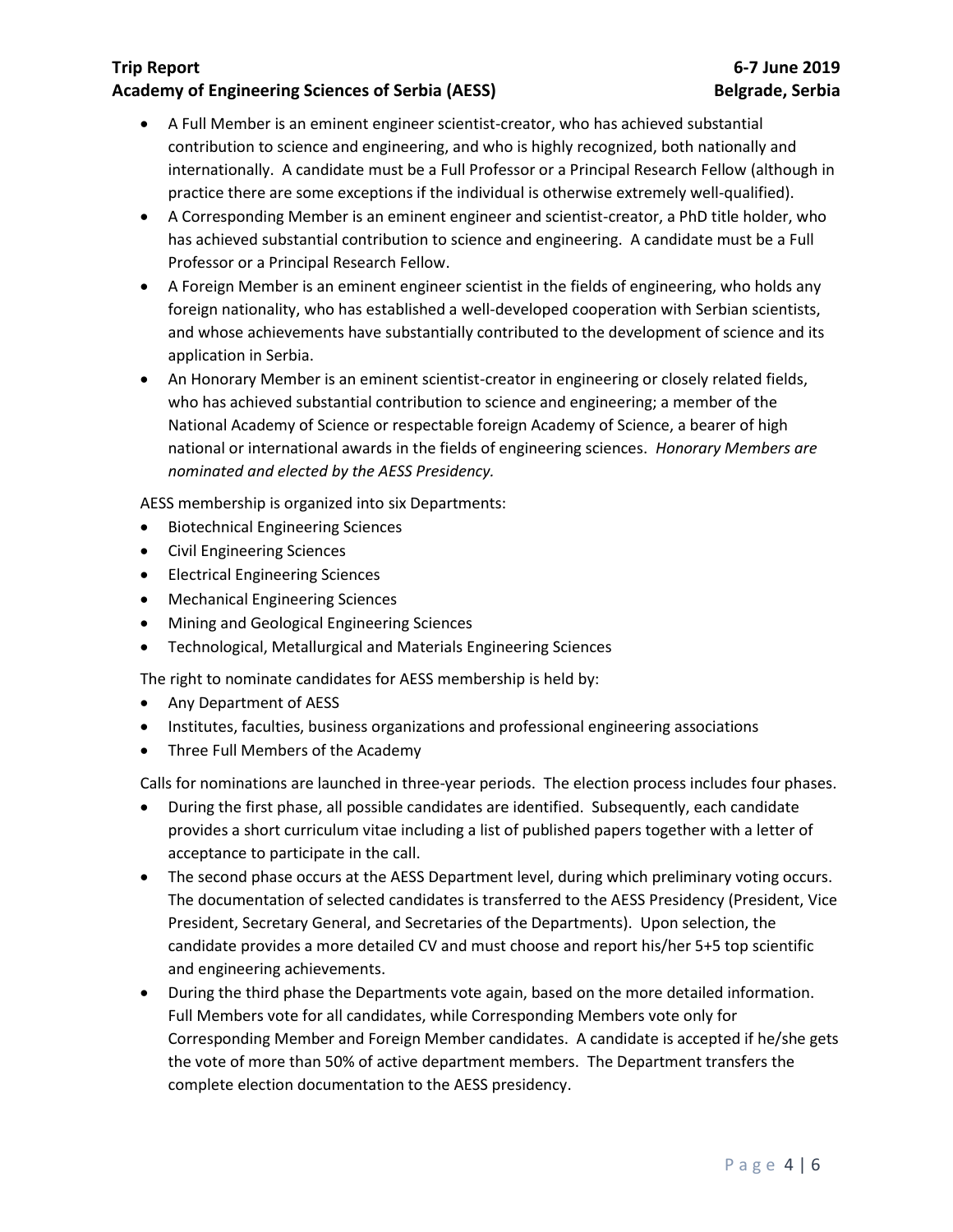• The complete election documentation is made public for a period of 20 days. After possible remarks and protests, the final documentation is prepared at least 20 days before the AESS Assembly balloting meeting. A candidate is accepted as a new AESS member if he/she gets the vote of over 50% of all the active members of AESS during the final ballot.

AESS places strong emphasis on transparency of the election process from start to finish.

# **d) Be governed by its elected membership**

The highest governing body of the AESS is the Assembly, which includes full, corresponding, and honorary members and member-advisors; the Assembly meets at least once per year. The Assembly is authorized to:

- Pass the Statute of the Academy and implement its amendments
- Make decisions on the election of the Academy members
- Make decisions on the establishment of departments
- Elect the President, Vice President and the Supervisory Board of the Academy
- Review the results of the work of the Academy
- Make the work plan
- Make the financial plan and adopt the annual account
- Decide on international cooperation and membership in the corresponding foreign academies and similar societies
- Perform other duties as defined by the Statute

The Presidency of the Academy is the executive body of the Assembly and includes the President, the Vice President, the Secretary General, and Secretaries of the Departments. The Presidency manages the work of the Academy between meetings of the Assembly and is authorized to appoint the Secretary General of the Academy, who supports the work of the Presidency.

The Supervisory Board controls financial transactions and tangible assets and is responsible for legal proceedings; it reports to the Assembly on all matters. The Supervisory Board is comprised of a chair and two members who are elected by the Assembly from among the Academy members.

The President is elected by the Assembly for a four-year term and may serve no more than two consecutive terms; the Vice President is elected in the same manner as the President. Department Secretaries and Deputy Secretaries are elected by the full members of each Department.

# **e) Be engaged in significant activities demonstrating that its objectives are compatible with the objectives of CAETS**

AESS maintains an active schedule of lectures, round tables and conferences across a diverse range of topics, including issues of importance to Serbian society as well as the international community. The Academy performs its activities through its Departments as well as through Interdepartmental Committees, which are constituted as needed to focus on particular activities. AESS effectively leverages its access to university facilities to host meetings and conferences, but also participates in other venues. Activities from 2018 included:

- "Specificity of Business Plan Development in Agriculture"—Lecture by Zorica Vasiljevic.
- "Realization of Complex Investment Projects of Experience and Recommendations"—Lecture by Branislav Ivkovic.